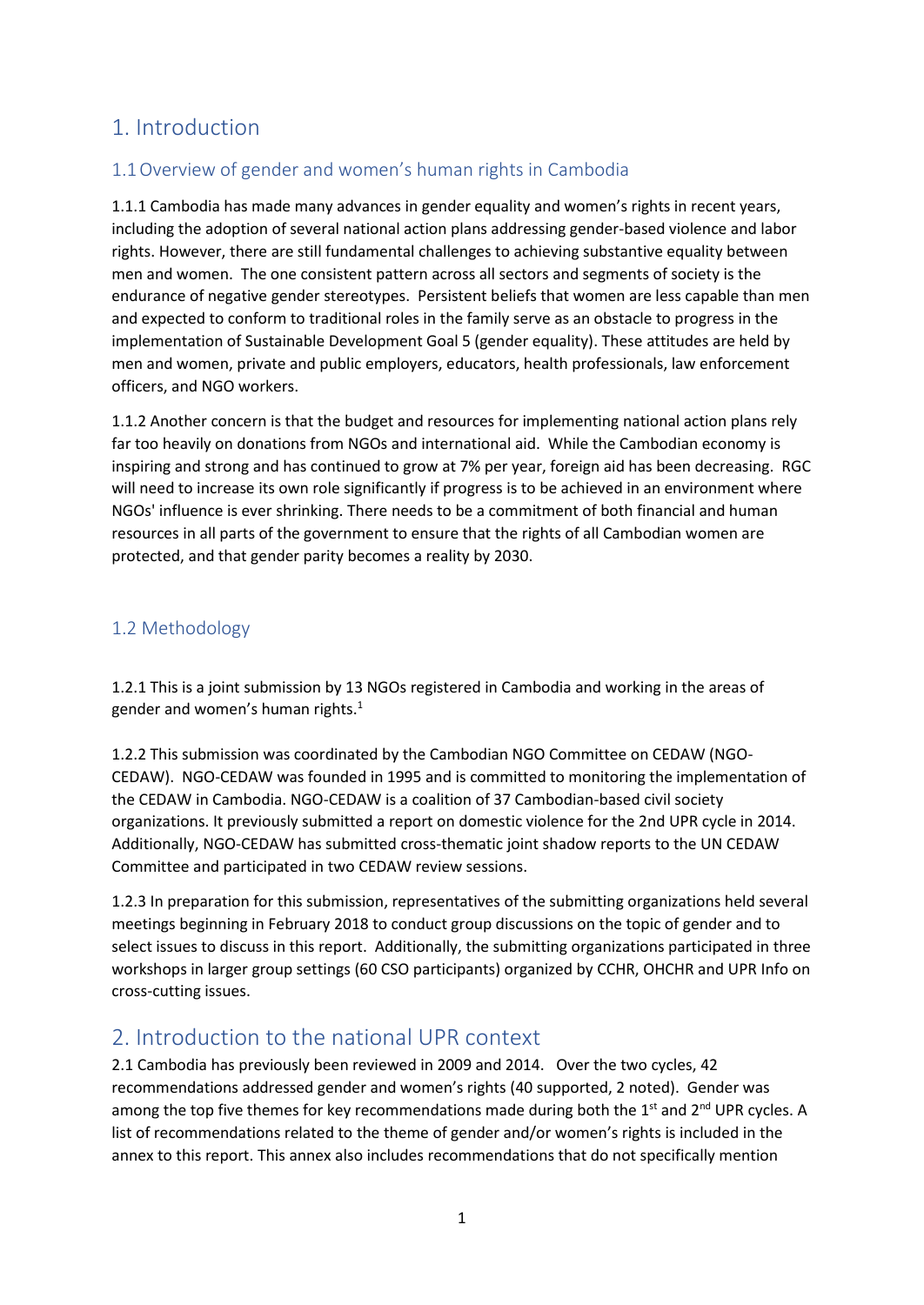women but are closed connected to the proposed recommendations and advanced questions listed in this submission.<sup>2</sup>

2.2 In 2014, there were 24 supported recommendations focused on gender/girls/women and 5 supported recommendations related to the suggested new recommendations and advanced questions in this submission.

2.3 Of these, 12 were mostly or fully implemented, 6 were partially implemented, and 5 were not implemented or mostly unimplemented. Unimplemented recommendations included: 118.53 for a gender equality law, 118.65 for reform of legislation related to gender-based violence, 118.94 on access to justice, 118.150 on free health care to men and women living with HIV/AIDS (services were provided by NGOs, whose funding has been reduced), 118.151 on improving reproductive health care and contraception for rural women, and 118.11 recommending compulsory education.

2.4 In 2009, there were 16 supported recommendations on gender were made in the  $1<sup>st</sup>$  cycle. Three of these recommendations included the ratification of the Optional Protocol to CEDAW, and the ratification did occur the next year.

# 3 Theme: Gender and Women's Rights

- 3.1 Cambodia has made the following improvements since the last UPR session:
	- $\triangleright$  Media code of conduct for reporting on violence against women, adopted on 20 July 2017;
	- $\triangleright$  Second National Action Plan to Prevent Violence Against Women, approved 5 December 2014;
	- $\triangleright$  Neary Rattanak IV (the overall national gender equality plan) approved on December 2014;
	- $\triangleright$  Filed follow-up state report to CEDAW Committee, February 2016;
	- $\triangleright$  Filed State Party report to CEDAW Committee, 19 April 2018;
	- Cambodia's Ministry of Health and Ministry of Women's Affairs (MoWA) launched formal Referral Guidelines for Women and Girl Survivors of Gender-Based Violence in 2017. At the same time, they launched the Minimum Standards for Basic Counseling for Women and Girl Survivors of Gender-Based Violence;
	- $\triangleright$  Cambodia agreed to implement the Sustainable Development Goals, including SDG 5 on gender equality.

#### **3.2 Gender Budgeting**

3.2.1 Cambodia's government has enacted numerous national action plans and policies which are a strong step toward recognizing women's right to equality with men in all fields. However, there is a major problem in fully implementing these plans. A major reason for this is that the RGC does not dedicate enough of its growing budget toward the training, technology and staff needed to fully implement plans such as Neary Rattanak (the overall gender equality plan) and the National Action Plan to Prevent Violence against Women. A second key reason is that the RGC places most on the responsibility for managing these plans upon The Ministry of Women's Affairs (MoWA), whose budget is relatively small considering its far-reaching responsibilities. The Ministry's funding should be reviewed and increased on an annual basis. Most government ministries do not collect data on gender, nor do they track progress on gender issues or maintain a budget sufficient to ensure gender improvements. The national budget does not fund gender mainstreaming effectively.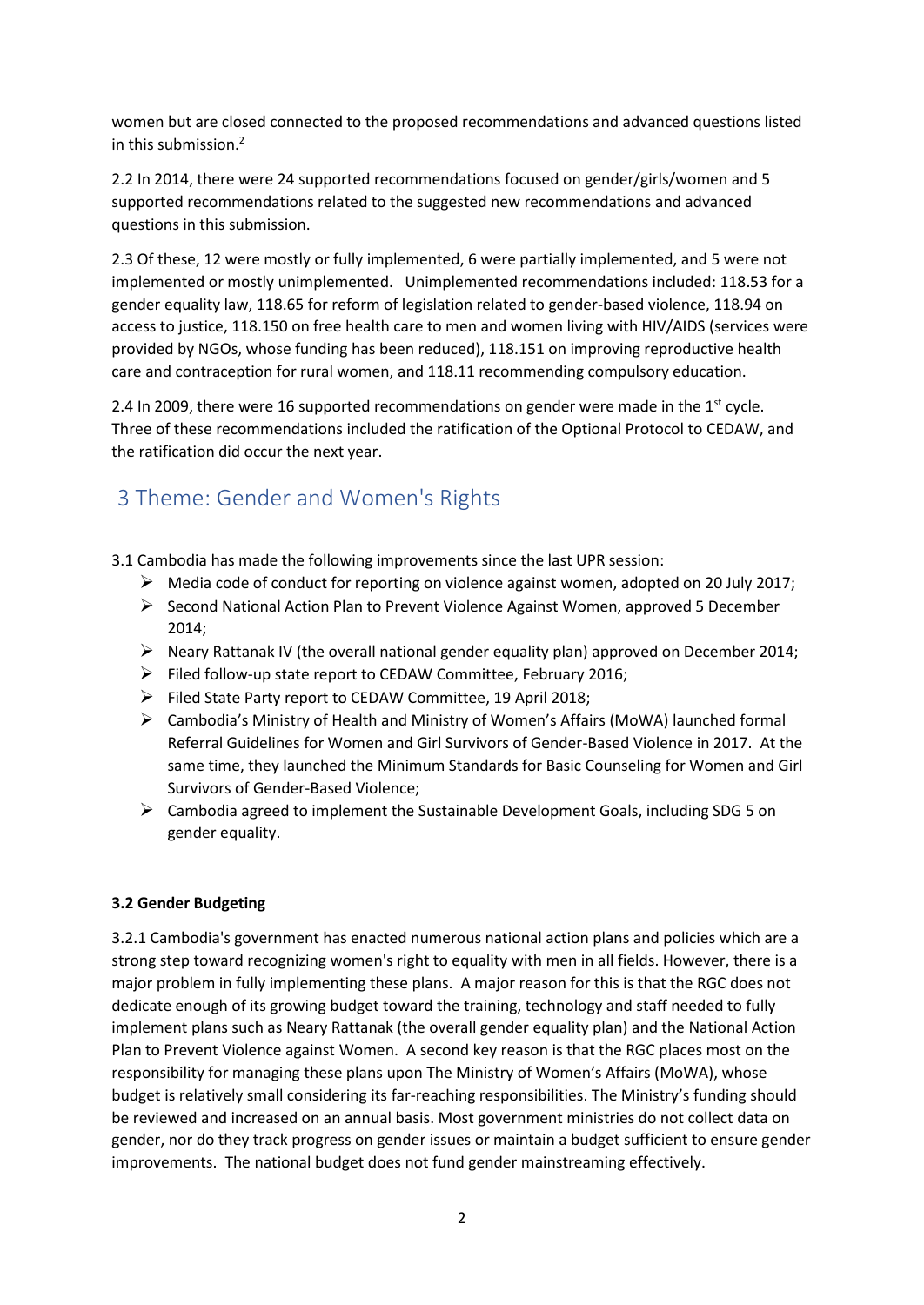3.2.2 RGC has recently reinforced its commitment to decentralization by issuing a sub-decree requiring a percentage of the national budget to be transferred to local communes' budget over a five-year period. This presents an opportunity to increase dedicated gender-responsive budgeting at the local level. In 2020, the amount transferred will equal 3.1 percent of the 2019 national budget.<sup>3</sup> Currently, Cambodia has a system of Commune Committees for Women and Children (CCWCs) to address issues affecting women and children at the local level. The CCWCs have taken on responsibilities for social services, and their role has increased as NGO funding and services has decreased. Yet, commune budgets favor infrastructure over social services.<sup>4</sup> Each CCWC needs 20 percent of its commune's development budget to more effectively meet the needs of its community.<sup>5</sup>

3.2.3 Finally, most of the actual programs related to action plans and to achieving the Sustainable Development Goals are actually funded and carried out by NGOs and a few western governments.<sup>6</sup> This overreliance on NGOs to provide basic services and implement programing to achieve national goals of gender equality leads to inconsistent, incomplete implementation of action plans that is also unfortunately temporary in duration as NGOs often receive funding only for short-term projects and pilot programs. These projects, even if very successful, are not continued in successive years by the NGO or taken on by the government due to a lack of funding. For example, there is a national hotline for gender-based violence issues, but no one is available to answer the phones since the program's funding period ended several years ago.

#### **3.2.4 Suggested recommendations to address gender-responsive budgeting:**

- $\triangleright$  Establish a budget line for gender responsive budgeting for every ministry/agency in the RGC national budget by 2020 and allocate 5 percent of the total national budget to these budget lines.
- $\triangleright$  Enact all necessary measures, including regulations and policies, by the next review session requiring local commune governments to allocate 20 percent of their annual development budgets to support the administration and activities of the Commune Committees for Women and Children.

#### **3.2.5 Suggested advanced question related to gender budgeting:**

How has RGC consulted and/or engaged with civil society in gender mainstreaming and developing the national budget, particularly with gender-responsive budgeting?

#### **3.3 Lack of services for survivors of gender-based violence.**

3.3.1 All forms of gender-based violence remain common. For example, many members of society treating domestic violence as a family problem to be resolved informally or condoned, rather than as a crime. Similarly, there are few resources for women facing sexual harassment in the workplace. Rapists often go unpunished.

3.3.2 There are no government-run shelters in the country and few services available.

3.3.3 One program which could alleviate the shortage of services for victims of trafficking and gender-based violence is a one-stop service center. A feasibility study from 2011 suggested that Cambodia was not yet ready for such centers but should begin a pilot program in a few years after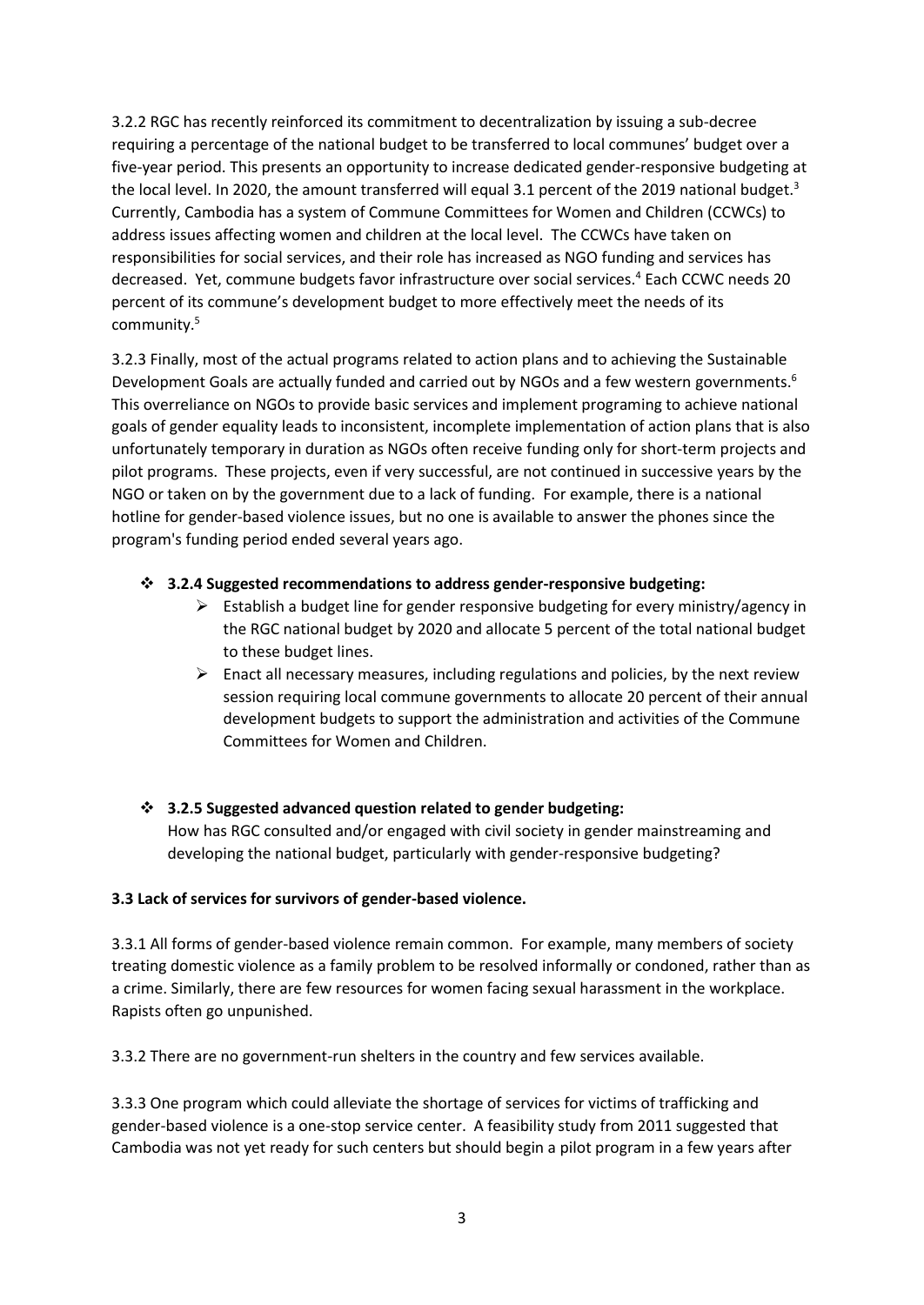building capacity and enacting a national structure for addressing GBV. MoWA and Ministry of Health (MoH) are currently planning to begin such a pilot program.

3.3.4 Medical personnel are often reported to ridicule women seeking help for injuries caused by gender-based violence. In the past rape test kits have not ben universally available free of charge. RGC is planning to ensure that it will be easier to obtain these tests, but it is not clear whether they will be free of charge to all victims.

3.3.5 There is a shortage of psychiatrists and psychologists in the country, which are particularly important to survivors of violence who often require treatment for anxiety or post-traumatic distress.

3.3.6 Authorities who are contacted when survivors of violence seek help often lack interviewing skills and sensitivity in providing counselling. Authorities are often reported to use insulting words, blaming victims for the violence which they endured. While the government has created a counseling guideline book, released in 2017, it is technical, hard to understand, and is all-purpose, with one set of guidelines for medical professionals, law enforcement, NGOs, and government staff alike. Training specifically targeted toward each of these groups is needed at the village level and will require additional investment by the RGC. There are still very few legal mechanisms available to women facing violence.

3.3.7 Despite increased efforts on the part of the national government to raise awareness that domestic violence is wrong, government policies at both the local and national level continue to pursue mediation as the most favored resolution of domestic violence problems. While the law on domestic violence (DV Law) has two different types of protective actions (an administrative decision by the local commune council, as well as a court-ordered protection order), these methods of preventing intimate-partner violence are never mandatory by law and therefore are rarely used, $7$ even in conjunction with mediation. From 2014 to 2016, an average of 6 protection orders were issued per year. There are no protections in the DV Law for women who do not live with their partners, including those stalked by partners after they attempt to move away. The RGC is to be commended for including in its new Action Plan to Prevent and Respond to Violence against Children some revisions to the DV Law, criminal code, trafficking law, and civil code and adding regulations to clarify use of administrative decisions.<sup>8</sup> These amendments should also include provisions to protect women and others at risk of violence.

3.3.8 Moreover, the court system is distrusted by many people, and often inaccessible to most women, particularly rural women.

3.3.9 There are few lawyers in the nation and very little legal aid available. Despite a slight increase in the legal aid budget and the number of lawyers, there is only 1 lawyer per 15,000 people in Cambodia. <sup>9</sup> Moreover, most lawyers are in urban areas, but most poor Cambodians live in rural areas.

3.3.10 Court records and statistics are still not readily available. While the Ministry of Justice has begun the process of computerizing the court record system, communication among courts and departments is not good, and there is little transparency in the numbers and results of court cases, particularly in regard to domestic violence.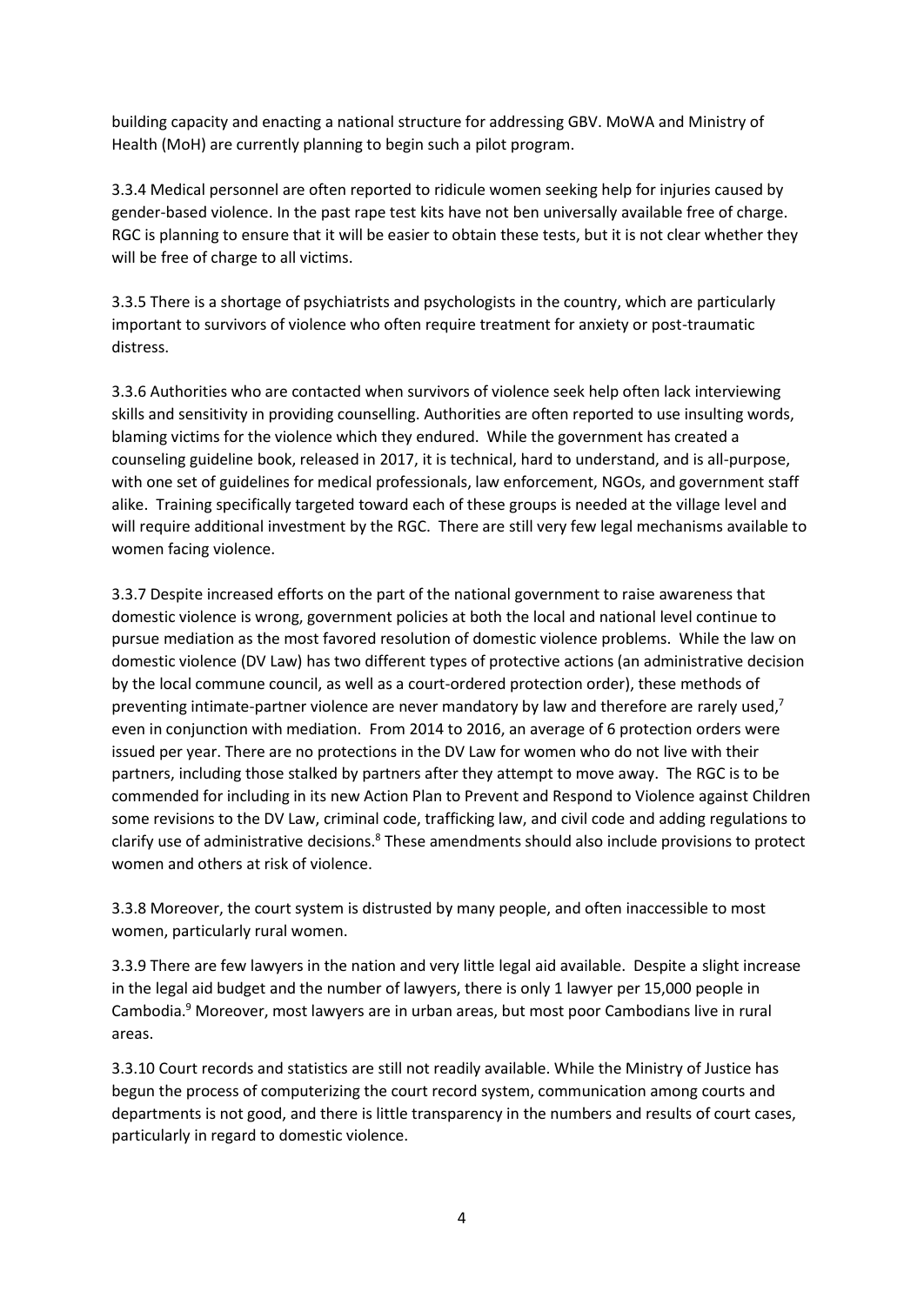3.3.11 Most records are not disclosed for such cases, even after redaction of names and other identifying information. Moreover, because domestic violence is not a separate criminal offense, it would be difficult to use statistics based on criminal charge alone to distinguish between domestic violence and stranger versus stranger violence.

3.3.12 In general, reforms to the legal system to bring Cambodia into compliance with CEDAW General Recommendation 33 have not yet been implemented. A 2017 report by the International Commission of Jurists summarized research revealing gross inadequacies at every stage of the legal system in Cambodia. From the lack of legal aid, (including bribery, police taking a share of money settlements, and biased judges and prosecutors), to a lack of meaningful remedies in the court system, Cambodia continues to lack actual rule of law. <sup>10</sup> In fact, in 2016, Cambodia ranked 112 out of 113 on the World Justice Project's Rule of Law Index.<sup>11</sup>

- **3.3.13 Suggested recommendation to address lack of services for gender-based violence:** Establish and allocate in the national budget adequate human and financial resources for the Royal Government of Cambodia to manage and operate at least 5 one-stop service centers by 2024 which provide medical, legal, psychological and economic (shelter, food, cash assistance, vocational training and job placement) services free of charge to all victims of all forms of gender-based violence, in accordance with SDG 16.1.
- **3.3.14 Suggested advanced question related to services for gender-based violence:** What timeframe has RGC planned and what actions has RGC taken to establish one-stop service centers for GBV victims?

#### **3.4 Women leaders**

3.4.1 women are employed outside the home at increasing rates, they are not well-represented at the decision-making level, particularly in politics and government.

3.4.2 RGC should be credited with repeatedly taking on voluntary goals announced in press conferences, action plans and policies to increase the number of women in elected and appointed political offices and in civil service. Such measures are necessary to fully implement CEDAW and show RGC's good intentions toward achieving its treaty obligations. However, there is no legal mandate or budgetary support for women's representation in political governance at local or national level in Cambodia. Therefore, these voluntary goals are often unmet and there are no consequences for failing to meet such goals.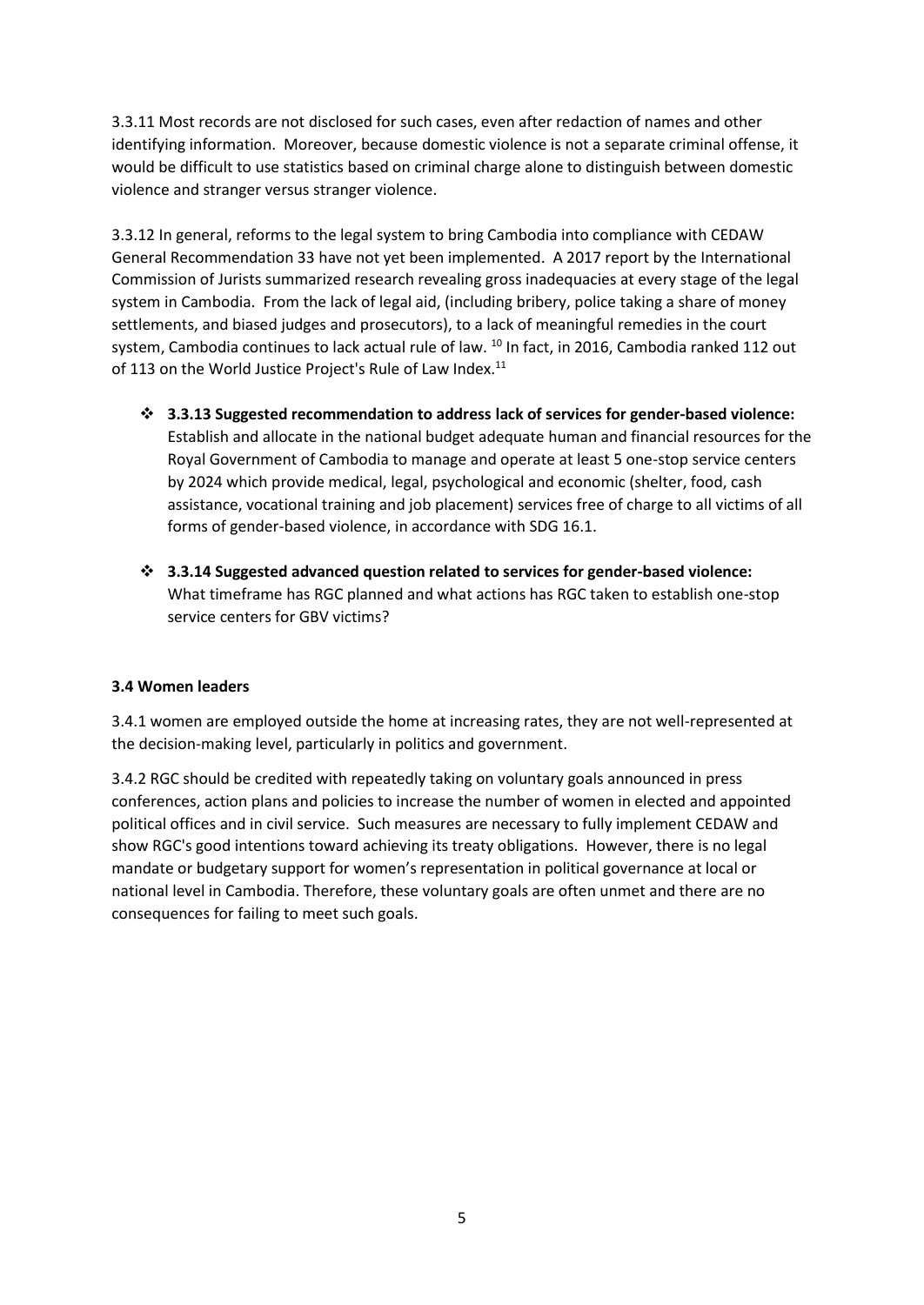|                                             | Target $\overline{^{12}}$ |                                         |                    | <b>Actual</b> |                                 |                                                                                             |
|---------------------------------------------|---------------------------|-----------------------------------------|--------------------|---------------|---------------------------------|---------------------------------------------------------------------------------------------|
|                                             | <b>CMDG</b><br>2015       | <b>Neary</b><br><b>Rattanak</b><br>2018 | <b>SDG</b><br>2030 | 2016          | 2017 post-<br>local<br>election | 2018 post-<br>redistribution<br>of opposition's<br>seats $^{13}$ and<br>senate election     |
| <b>Senate</b>                               | 30%                       | 30%                                     | 50%                | 14.75%        | 14.75%                          | 14%                                                                                         |
| <b>National Assembly</b>                    | 30%                       | 30%                                     | 50%                | 20.33%        | 20.33%                          | 15%                                                                                         |
| <b>Ministerial Positions</b>                | 15%                       |                                         | 50%                | 10.70%        | 10.70%                          |                                                                                             |
| <b>Secretaries of State</b>                 | 18%                       | $\overline{\phantom{a}}$                | 50%                | 20.54%        | 20.54%                          |                                                                                             |
| <b>Under-Secretaries of</b><br><b>State</b> | 20%                       |                                         | 50%                | 17.60%        | 17.60%                          |                                                                                             |
| <b>Provincial</b><br><b>Governors</b>       | 10%                       |                                         | 50%                | 0%            | $4\%^{14}$                      |                                                                                             |
| <b>Provincial Deputy</b><br>Governor        | 15%                       |                                         | 50%                | 20%           | 20%                             |                                                                                             |
| <b>District Governor</b>                    |                           |                                         | 50%                | 1%            | 1%                              |                                                                                             |
| <b>District Deputy</b><br>Governor          |                           |                                         | 50%                | 29%           |                                 |                                                                                             |
| Commune/Sangkat<br><b>Councilors</b>        | 25%                       | 25%                                     | 50%                | 17.78%        | 16.76%                          | 20% of all local<br>positions and<br>8% of<br>commune<br>chiefs are<br>female <sup>15</sup> |

3.4.3 Political leaders often claim that women are underrepresented in politics because women are not qualified.<sup>16</sup> However, this argument has been rejected by the CEDAW Committee in General Recommendation 25.<sup>17</sup>

3.4.4 Negative gender stereotypes and norms have contributed to the creation of discriminatory selection criteria by political party leaders of all major parties. Male-dominated power structures within the political parties make it difficult for a woman candidate to be certain of her nomination on the top of the list. The criteria used by political parties and government officials empowered to make appointments have the practical effect of excluding most women from the political process regardless of the intention of the leaders not to deliberately discriminate against women. To counter such implicit bias, mandatory but temporary special measures must be taken to put women into leadership positions in the legislative, administrative, and judicial branches of government. The sooner women are placed into positions of power, the sooner their presence will be able to change gender norms and encourage new generations of women leaders.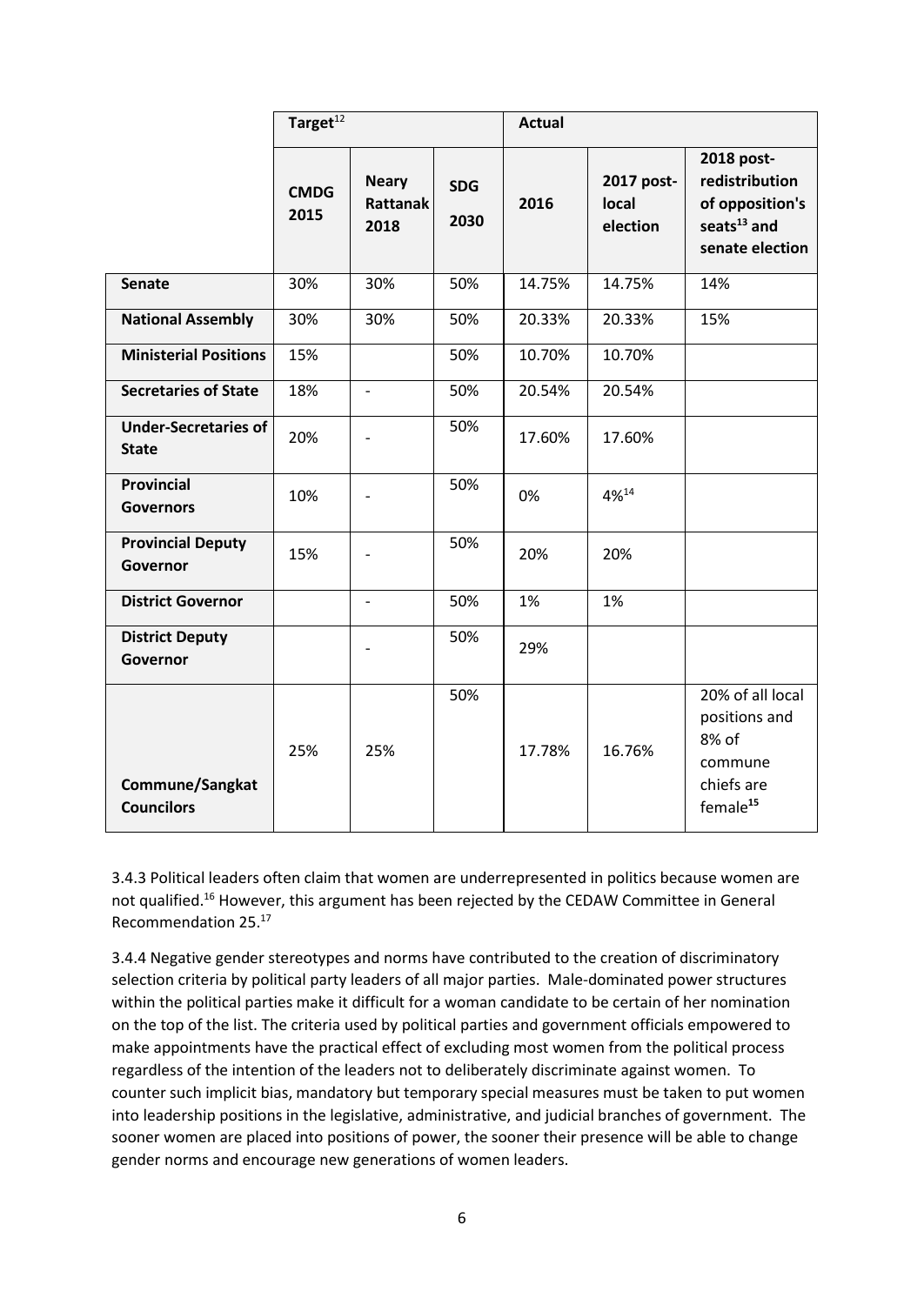- **3.4.5 Suggested recommendation to address shortage of women in leadership:** Adopt effective legal and practical measures to guarantee that 35 percent of government decision-making positions will be filled by women by 2023, at the national and subnational levels including civil service, elected office, and all parts of the justice system, in line with SDG 5.5.
- **3.4.6 Suggested advanced question related to women in leadership:** What mechanism will be applied to ensure that targets for percentages of women in leadership roles are met by the deadline accepted by Cambodia in this UPR cycle?

#### **3.5 Women in prisons**.

3.5.1 RGC in late 2016 and throughout 2017 has engaged in a high-profile campaign against illegal drug sales and use in the Kingdom, which it credits with making the society safer. However, the methods used have resulted in the significant increase in the number of women in prisons.<sup>18</sup> Instead of providing treatment options for Cambodian women using drugs, the government often sends them directly to prison. The already overcrowded prisons have had an influx of 20% more inmates.<sup>19</sup> Capacity of many prisons is more than 200%, including the woman-only prison Correctional Center 2, which is at 257%. 20

3.5.2 Of particular concern is the high number of pre-trial detainees held in prison (more than 30% of the total population for both men and women<sup>21</sup>) despite written procedures intended to reduce this number, including Article 203 of the Cambodian Code of Criminal Procedure which states that in general "the charged person shall remain at liberty," and Article 204 which restricts pre-trial detention to charges with a minimum sentence of one year. While the law suggests that pre-trial detention should be used sparingly when specific circumstances warrant it<sup>22</sup>, the actual practice is to detain most people before trial. In 2017, these included persons accused of using but not selling drugs, and persons who allegedly made Facebook posts that insulted the government.

3.5.3 Also of concern is the increase of pregnant women in prison and children living with their mothers in prison.<sup>23</sup> The Prison Law of Cambodia<sup>24</sup> allows mothers of children under age 3 to live with their child in prison. Article 41 of the Prison Law, the Convention on the Rights of the Child and the Bangkok Rules requires these children's care to be paid for by the State; yet, in reality, the government only allots 35 cents per day per child, and the mothers are forced to pay themselves for basic necessities. Inmates and children at times must sleep on the floor and go without enough food, clean drinking water or consistent medical care. Mothers of newborns do not receive afterbirth care. Pregnant and breast-feeding women do not receive nutritional supplements. Basic hygiene needs like soap, menstrual pads and clean living spaces are lacking. Children are often forced to forego exercise and remain in cramped cells without sunlight or activity.<sup>25</sup>

- **3.5.4 Suggested recommendation to address conditions of women in prisons:**  End pre-trial detention in prisons of pregnant women and women living with young children by 2020.
- **3.5.5 Suggested advanced question related to women in prisons:**  How does Cambodia ensure that women are not charged without evidence that they committed a crime?

#### **3.6 Discrimination against Sex workers**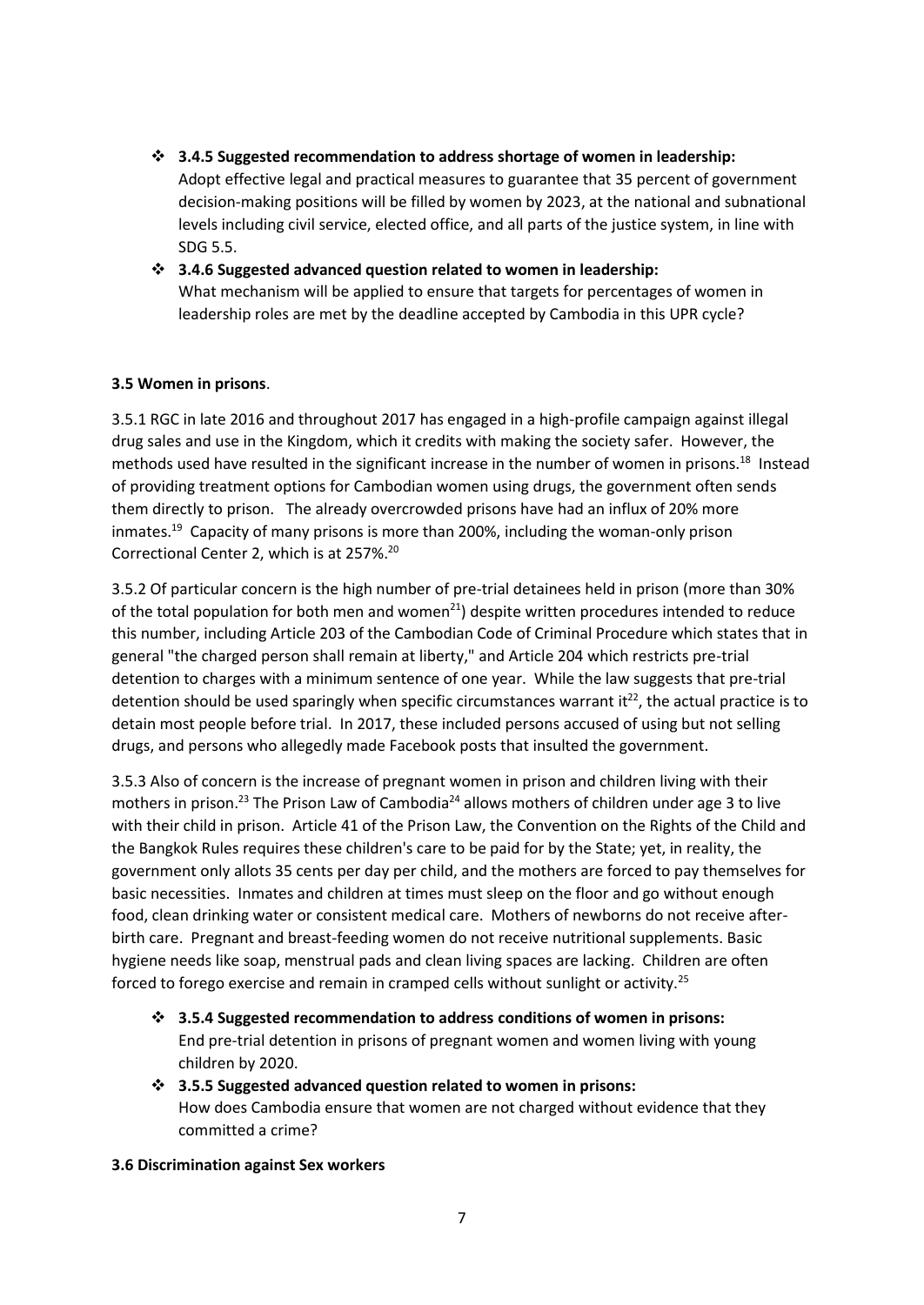3.6.1 Cambodian criminal and anti-trafficking laws focus on prosecuting and restricting those who exploit women and girls for prostitution; yet, they also penalize women who should be protected. The women engaged in not only sex work, but any part of the entertainment industry could be prosecuted or harassed by authorities. Women suspected of engaging in prostitution are often denied basic services from local authorities, treated as criminals even if they are not violating any specific laws, and placed at risk. In early 2017, one women drowned to death after a group of district government security guards chased her into the river because they suspected that she was a sex worker.<sup>26</sup> Moreover, due to lack of access to safe reproductive health care, sex workers suffer an unusually high maternal mortality rate, often related to abortion.<sup>27</sup>

3.6.2 In order to ensure access to justice to women working in the entertainment industry from abuse, the Criminal Code Article 298 and the Law on Suppression of Human Trafficking and Sexual Exploitation Articles 23 and 24 should be amended to eliminate punishment for people suspected of being prostitutes. Anti-trafficking efforts should focus on the people engaged in exploitation of women and children, not on those who are exploited in the sex industry.

- **3.6.3 Suggested recommendation to address discrimination against sex workers:** Conduct nationwide public service announcements (PSAs) on TV, radio and, social media by 2022 aimed at combatting stereotypes and violence against sex workers, in line with SDG 16.1.
- **3.6.4 Suggested advanced question related to discrimination against sex workers:** What steps has Royal Government of Cambodia made to ensure that women engaged in sex work are not marginalized in society and that they are treated fairly by security and law enforcement officers?

#### **3.7 Education:**

3.7.1 Cambodia has made noticeable process toward addressing poverty, corruption, lack of schools in rural areas, traditional gender stereotypes, cultural norms, and other factors that cause the gap between boys' and girls' education. However, one key obstacle is that, despite prior UPR recommendations that education be mandatory for all children so that everyone is educated, Cambodia does not require children to attend school. There is no incentive to prevent parents from keeping their girls from going to school.

3.7.2 Some women get into forced marriages at an early age; others traditionally take care of the family, which leads to girls leaving school earlier than boys, often to work in factories. Cambodia is rated 126/144 nations for is enrolment in secondary education, so there is still a lot of work to do.<sup>28</sup>

3.7.3 Based on data collected yearly by international organizations and the Cambodian Ministry of Education,<sup>29</sup> it appears that boys and girls in Cambodia start school on an equal footing. As we can see in table 3 and 4 of the data statistic of the ministry of education in Cambodia, there's no gap parity between men and woman in pre-school and primary school. Reports show that the dropout rate among female students starts to go up with their grade improvement. This phenomenon occurs particularly when female students reach the secondary level. Reports show that the gender gap in primary school in urban and rural areas has considerably been narrowed down, yet the gross enrollment rate is significantly decreasing for female students in lower secondary and upper secondary level.

3.7.4 The lack of higher education for women have consequences for women's participation in politics and the labor force. Indeed, because of the educational difference between gender, it causes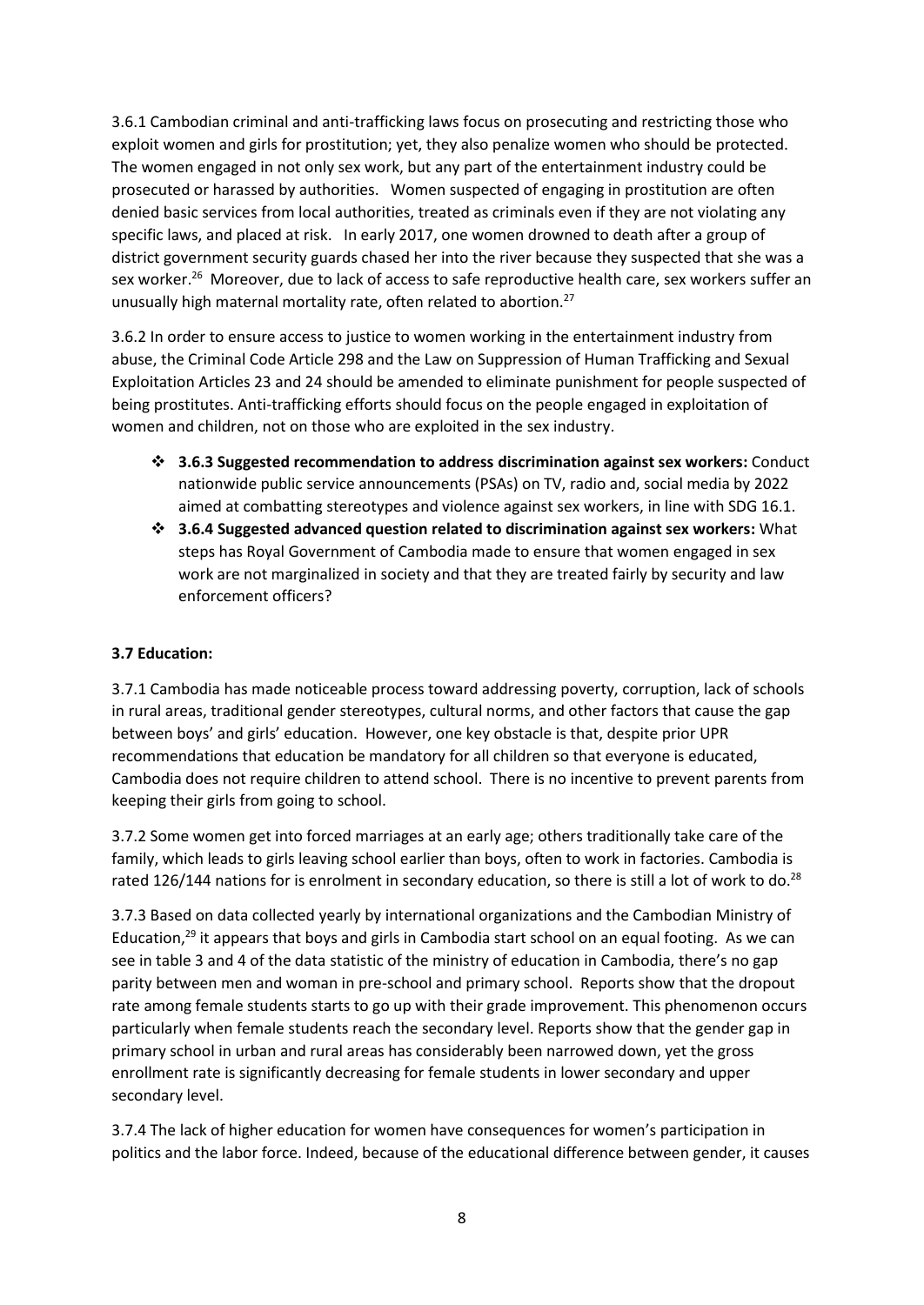an absence of women leaders in social, economic and political levels in the Cambodian society. This lack perpetuates negative stereotypes of women's role in the society.

#### **3.7.5 Suggested recommendation to address education:**

By 2020, establish free, full-time, high quality education for all children, including nationwide access to preschools, and make education compulsory for all children.

#### **3.8 Labor:**

3.8.1 Lack of equality for Cambodian women in labor force can be classified as one of the main concerns for Cambodian women since women are employed at almost the same rate as men, but are more likely to be in the informal economy or lower paid positions<sup>30</sup>. The Projected Gender Impact of the ASEAN Economic Community $31$  report notes linkages between economic integration and gender disparities in the ASEAN region that result in relatively few women employed at senior or managerial level jobs. The majority of the women are employed at the lower end of the value chain, typically performing clerical and sales roles at the entry level.

3.8.2 Cambodian women make up a high percentage of the garment sector (80-90%) and 30-40% of the construction sector. The majority of these workers are internal migrants and are especially susceptible to mistreatment. There is a widespread perception consistent across countries that construction work is for men, that women are not capable of working in the sector, and that the work is not appropriate for them. Poor working conditions for women, a persistent gender wage gap, high turnover and inconvenient working hours (which are incompatible with family life) make increasing women's share of employment in the construction sector difficult. As a result, according to the ILO, "in most countries, construction jobs are undertaken almost exclusively by men." Yet in parts of Asia women are employed as part of a family unit in the construction industry and may comprise a third of the workforce even if they are not officially on the payroll or given any special consideration<sup>32</sup>. In this sense, women seek work in the construction sector despite gendered discriminations in the workplace due to a lack of other options, since many have few skills and even fewer employment options.

3.8.3 Another significant challenge in the labor area for women is the prevalence of sexual harassment (including comments and other behavior intended to insult or embarrass women) in the workplace. Cambodia has no clear legislation with a comprehensive definition and penalties for all such harassment<sup>33</sup>, so it often goes unreported and unpunished.

#### **3.8.4 Suggested recommendation to address labor issues:**

By 2020, ratify the International Convention on the Protection of the Rights of All Migrant Workers and Members of Their Families.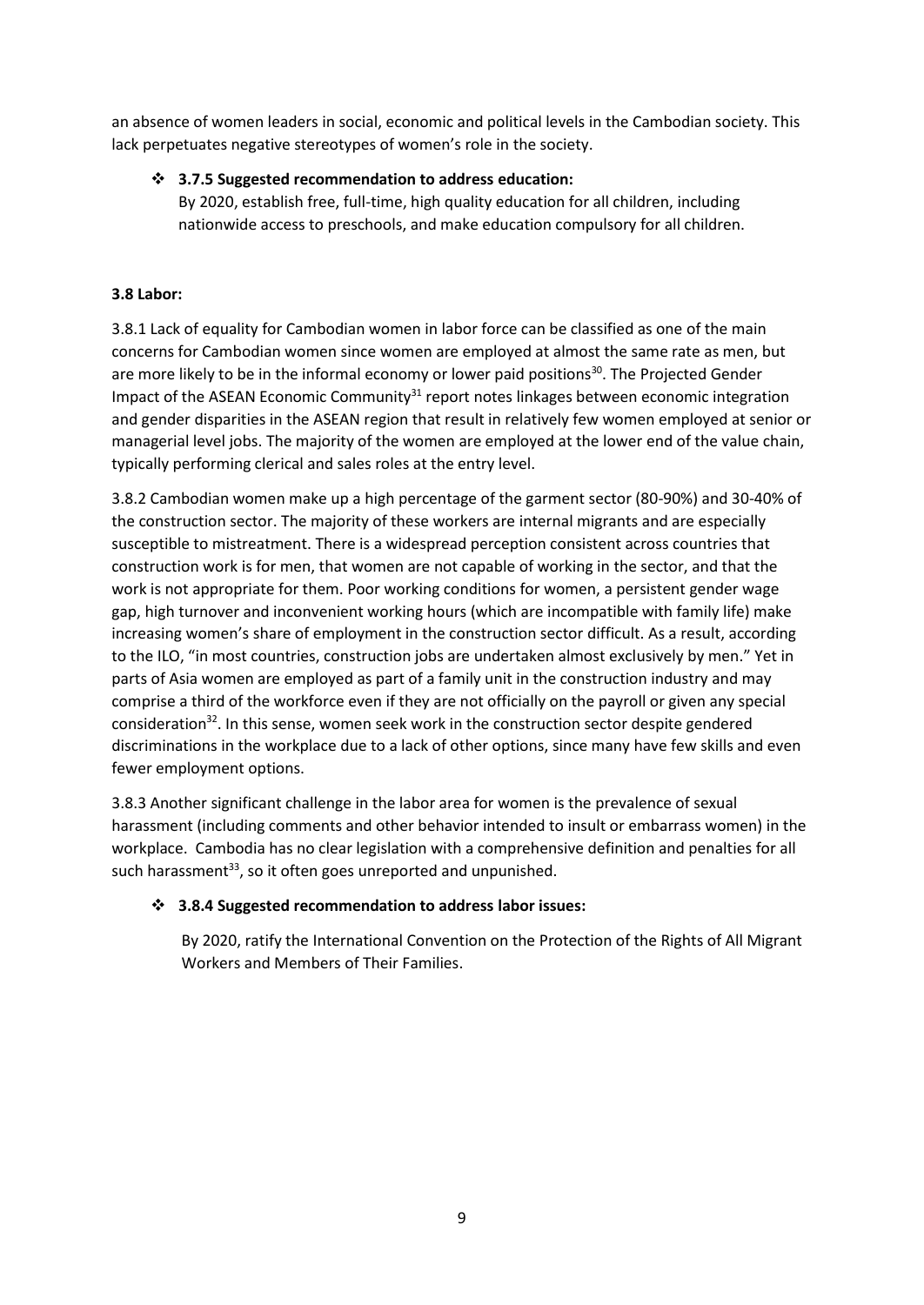Endnotes

-

<sup>1</sup> These organizations are:

1)The Cambodian NGO Committee on CEDAW (NGO-CEDAW)

(Group Rapporteur)

2) ActionAid Cambodia

3) Cam-ASEAN Youth's Future

4) Cambodian Center for Human Rights (CCHR)

5) DanChurchAid, Cambodia (DCA)

6) Gender and Development for Cambodia (GADC)

7) Gender and Development Network (GADNet)

8) Khmer Youth and Social Development (KYSD)

9) Legal Support for Children and Women (LSCW)

10) Rainbow Community Kampuchea (RoCK)

11) SILAKA

12) Solidarity Center, Cambodia (SC)

13) Women's Network for Unity (WNU)

 $2$  These are Recommendations 118.60, 118.61, 118.66, 118.93 and 118.104 on arbitrary arrest, pretrial detention and prison conditions (including for minors).

<sup>3</sup> Mech Dara, "Government transfers massive \$129M for local budgets" 10 July 2018, Phnom Penh Post https://phnompenhpost.com/national/government-transfers-massive-129m-local-budgets

<sup>4</sup> M. Jordanwood, "Protecting Cambodia's Children? The Role of Commune Committees for Women and Children and Informal Community-based Child Protection Mechanisms in Cambodia." World Vision Cambodia, March 2016.

<sup>5</sup> Taylor O'Connell, "Government Failing Women and Children at Local Level, Report Says" The Cambodia Daily, 2 June 2016.

<sup>6</sup> NAPPVAW programs were implemented in cooperation with Germany and Australia, while most legal, reproductive health and social services are provided by national and international NGOs. These findings are supported by interviews with numerous NGO-CEDAW members and INGOs providing direct services to GBV victims and/or working with local authorities.

<sup>7</sup> The RGC periodic report to the CEDAW Committee from April 2018 notes that from 2014-16 a 3-year total of only 19 court ordered protection orders were issued in all of Cambodia. Moreover, only half of Cambodia's provinces had forms and systems in place.

<sup>8</sup> The Action Plan is jointly sponsored by MoWA and the Ministry of Social Affairs, Veterans and Youth Rehabilitation and was launched on 11 December 2017.

<sup>9</sup> RGC draft state party report to CEDAW, September 2017, indicating a total population of 15.5 million in 2016 and 1011 total lawyers registered with the Bar Association in 2017.

<sup>10</sup> International Commission of Jurists, "Achieving Justice for Gross Human Rights Violations in Cambodia Baseline Study," October 2017

<sup>11</sup> http://data.worldjusticeproject.org/. The study did not rank several countries, including those in Africa and the Mideast which were experiencing civil war.

<sup>12</sup> Target goals are from the RGC publications of Neary Rattanak IV and from the United Nations. See https://sustainabledevelopment.un.org/sdgs for more information about SDGs in Cambodia.

 $13$  In 2017, months after new commune council members took office, the main opposition party was dissolved. All politicians representing that party at the national and local levels were removed from office and replaced by members of the ruling party and a few minor parties.

<sup>14</sup> Only one out 25 provinces has a female governor; she was appointed in 2017.

<sup>15</sup> Leonie Kijewski, "Only two women join the National Assembly" Phnom Penh Post, 30 November 2017.

 $16$  Cambodia does not have clear written qualifications for many government positions, and many

inexperienced men have traditionally been selected for such roles.

<sup>17</sup> General Recommendation No. 25, Paragraph 23 by the UN CEDAW Committee states:

"As temporary special measures aim at accelerating achievement of de facto or substantive equality, questions of qualification and merit… need to be reviewed carefully for gender bias as they are normatively and culturally determined. For appointment, selection or election to public and political office, factors other than qualification and merit, including the application of the principles of democratic fairness and electoral choice, may also have to play a role."